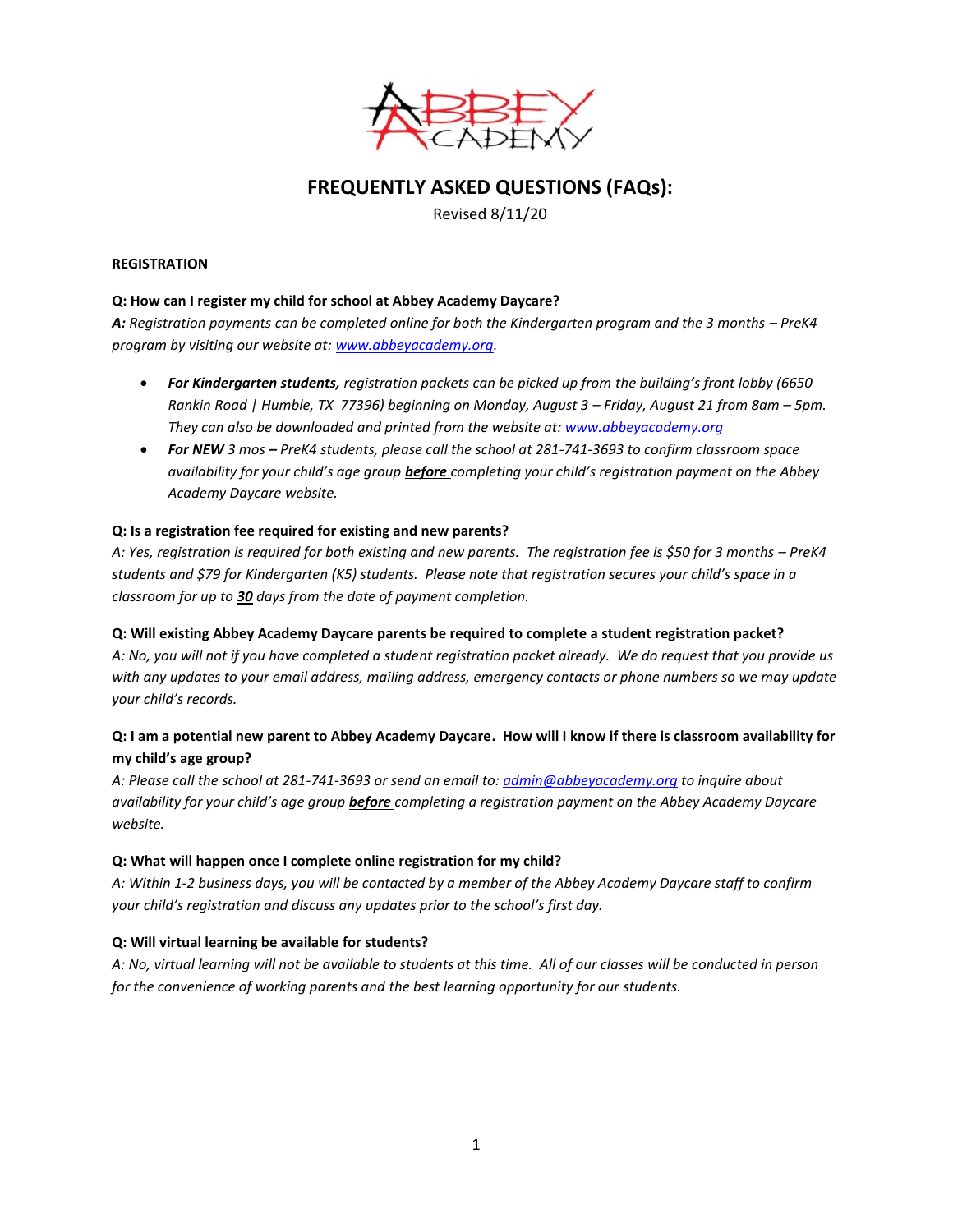## **SCHOOL HOURS**

#### **Q: What will be the operating hours at Abbey Academy Daycare?**

*A: For our 3 months – PreK4 childcare program, the school's operating hours will be 6am – 6pm. For our Kindergarten program, the school's hours will be from 8am – 3pm with aftercare offered from 3pm – 6pm.* 

#### **KINDERGARTEN**

#### **Q: Will the Kindergarten program offer a curriculum?**

*A: Yes. The Kindergarten program will utilize the ABEKA Curriculum, an award-winning Christian Education curriculum that utilizes advanced academic modules to ensure quality learning for students. The Kindergarten class and curriculum will be taught by a degreed and certified teacher with a passion for students and education.* 

### **Q: How many students will the Kindergarten class allow?**

*A: Due to health and safety restrictions along with social distancing guidelines, the Kindergarten program will have a maximum capacity of 10 students per classroom.* 

### **HEALTH & SAFETY**

#### **Q: What health and safety preparations are in place for the reopening of Abbey Academy Daycare?**

*A: Abbey Academy Daycare is carefully planning its reopening to help ensure the health and safety of all students and staff. During this time of preparation:*

- *The entire school building facility and campus is undergoing a series of professional sanitization and disinfectant efforts of all surfaces, equipment, classrooms and materials by a licensed commercial cleaning company leading to the reopening of all classrooms. Rigorous sanitization and disinfectant efforts will continue on a daily basis once the school reopens.*
- *All Teachers & Staff are completing mandatory Health and Safety Trainings to prepare to reopen classrooms safely for our students.*
- *Hand Sanitizer stations will be installed in each classroom, bathroom and open space for all staff and students to use.*

## **Q: What will be some of the school's new health and safety procedures and features for classrooms?**

*A: We're closely following guidance from the CDC and federal, state and local authorities as well as taking the necessary precautions to maintain a clean and healthy school environment. Along with our detailed hygiene, cleaning and sanitation protocols, some of the school's new health and safety procedures and features will include the following:* 

- *Temperature Checks and Health Screenings conducted and recorded daily for all staff and students upon arrival and departure. Any student or staff member with a temperature above 100.0 will not be permitted to enter the school.*
- *To ensure controlled building access measures in place, parents will be required to drop off and pick up students at the building's front entrance and/or curbside each day. Parents or visitors will not be allowed inside of the classrooms, bathrooms, student common spaces or cafeteria.*
- *Our regular health and hygiene practices provide a defense against the spread of contagious illnesses. Students will be taught extended handwashing practices and allowed to participate in handwashing exercises throughout the day to help guard against the spread of diseases/germs.*